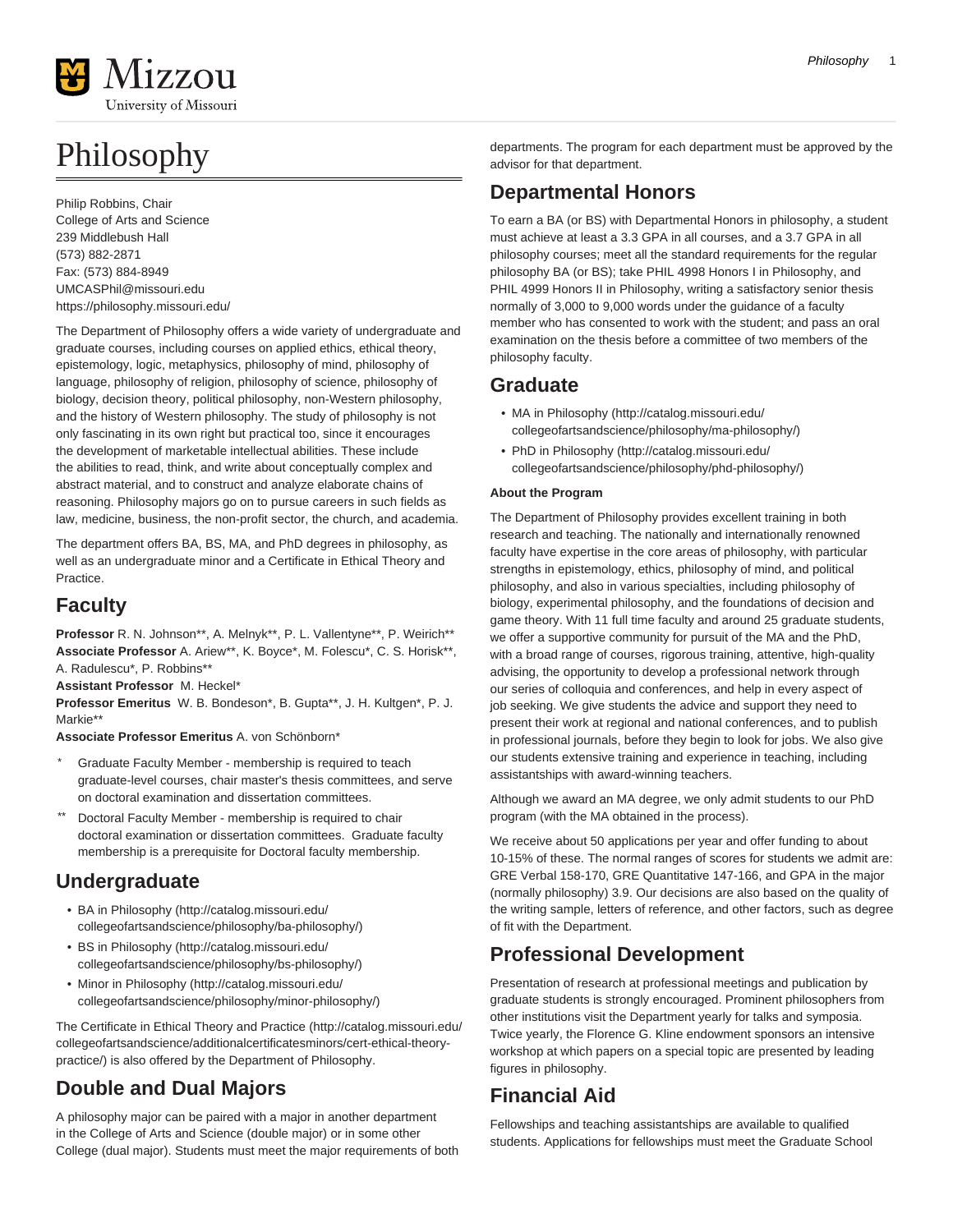deadlines, usually in January. Applications for teaching assistantships must meet the Department deadline of January 15.

College of Arts and Science 239 Middlebush Hall (573) 882-2871 <https://philosophy.missouri.edu/>

#### **Director of Graduate Studies**: Kenneth Boyce

**PHIL 1000: The Big Questions: An Introduction to Philosophy** Introduction to traditional philosophical problems and methods of philosophical inquiry. Consideration given to different philosophical theories on the nature of reality, human beings, nature and God; knowledge and how it is acquired; values and social issues.

#### **Credit Hours**: 3

#### **PHIL 1000H: The Big Questions: An Introduction to Philosophy - Honors**

Introduction to traditional philosophical problems and methods of philosophical inquiry. Consideration given to different philosophical theories on the nature of reality, human beings, nature and God; knowledge and how it is acquired; values and social issues.

#### **Credit Hours**: 3

**Prerequisites:** Honors eligibility required

## **PHIL 1100: The Difference Between Right and Wrong: An Introduction to Ethics**

Introduction to different philosophical theories regarding when acts are morally right rather than wrong; when things are good rather than bad; nature of the "good life", nature of ethical reasoning and justification.

**Credit Hours**: 3

## **PHIL 1100H: The Difference Between Right and Wrong: An Introduction to Ethics - Honors**

Introduction to different philosophical theories regarding when acts are morally right rather than wrong; when things are good rather than bad; nature of the "good life", nature of ethical reasoning and justification.

#### **Credit Hours**: 3

**Prerequisites:** Honors eligibility required

#### **PHIL 1150: Introductory Bioethics**

This course approaches moral problems in biomedical and scientific research from a philosophical perspective. First, we'll familiarize ourselves with ethics and political philosophy. Then we'll study the ethical issues that arise in connection with a series of issues, including research involving human and animal subjects, eugenics, the human genome project, cloning and stem cell research. By thinking about these issues, we learn how to think critically about particular moral quandaries, as well as to uncover and examine some of our deepest moral commitments.

**Credit Hours**: 3

#### **PHIL 1159: Blind Spots**

The human mind is systematically biased towards illusion, distortion, and error. Failing to recognize one's own biases, moreover, is a bias in itself the so-called Blind Spot Bias. PHIL 1159 is an online philosophy course that will provide a comprehensive introduction to cognitive biases, and to the skills that can be used to identify and negotiate their influences

on patterns of cognition and behavior. The course will be structured around case studies of particular biases, such as confirmation bias, probability neglect, and overconfidence. The course will employ a variety of instructional materials including popular science articles, essays written by philosophers and psychologists, and video lectures by the instructors and by other researchers. Assignments include discussion board posts, a few short essays, and the creation of argument maps using MindMup, a free, web-based platform developed by researchers at Princeton University. Graded on A-F basis only.

## **Credit Hours**: 3

#### **PHIL 1200: How to Think: Logic and Reasoning for Everyday Life**

Methods of analyzing and evaluating arguments of all types. Uses both informal and formal techniques. Identifies informal fallacies and introduces elementary symbolic logic.

**Credit Hours**: 3

#### **PHIL 1200H: How to Think: Logic and Reasoning for Everyday Life - Honors**

Methods of analyzing and evaluating arguments of all types. Uses both informal and formal techniques. Identifies informal fallacies and introduces elementary symbolic logic.

**Credit Hours**: 3

**Prerequisites:** Honors eligibility required

#### **PHIL 2005: Topics in Philosophy-Humanities**

Organized study of philosophical issues to which no regular course in devoted. Subjects and earnable credit may vary from semester to semester.

**Credit Hour**: 1-3

#### **PHIL 2010: The Philosophy of Film**

(same as FILMS\_VS 2010). Philosophical problems having to do with film. Topic may include the nature of films, the differences between fiction and documentary film, ethical issues with film and filmmaking.

#### **Credit Hours**: 3

#### **PHIL 2100: Philosophy: East and West**

(same as S\_A\_ST 2100). Compares the interpretation and role of philosophical concepts such as experience, reason, permanence, change, immortality, soul, God, etc., in Indian, Chinese and European traditions.

#### **Credit Hours**: 3

**Prerequisites:** sophomore standing

#### **PHIL 2150: Philosophy of Race**

This course surveys developments in the philosophy of race. We will examine the ordinary conception of race and consider criticisms of it. Theorists in the field generally hold the ordinary notion of race in disrepute. The line of inquiry then becomes "What does 'race' denote?" and "Why"? In response, we will disambiguate race from closely associated concepts such as ethnicity, culture, nation, and class as part of a sustained investigation into the relationship between race and racism. Toward the end of the course, we will more directly reflect on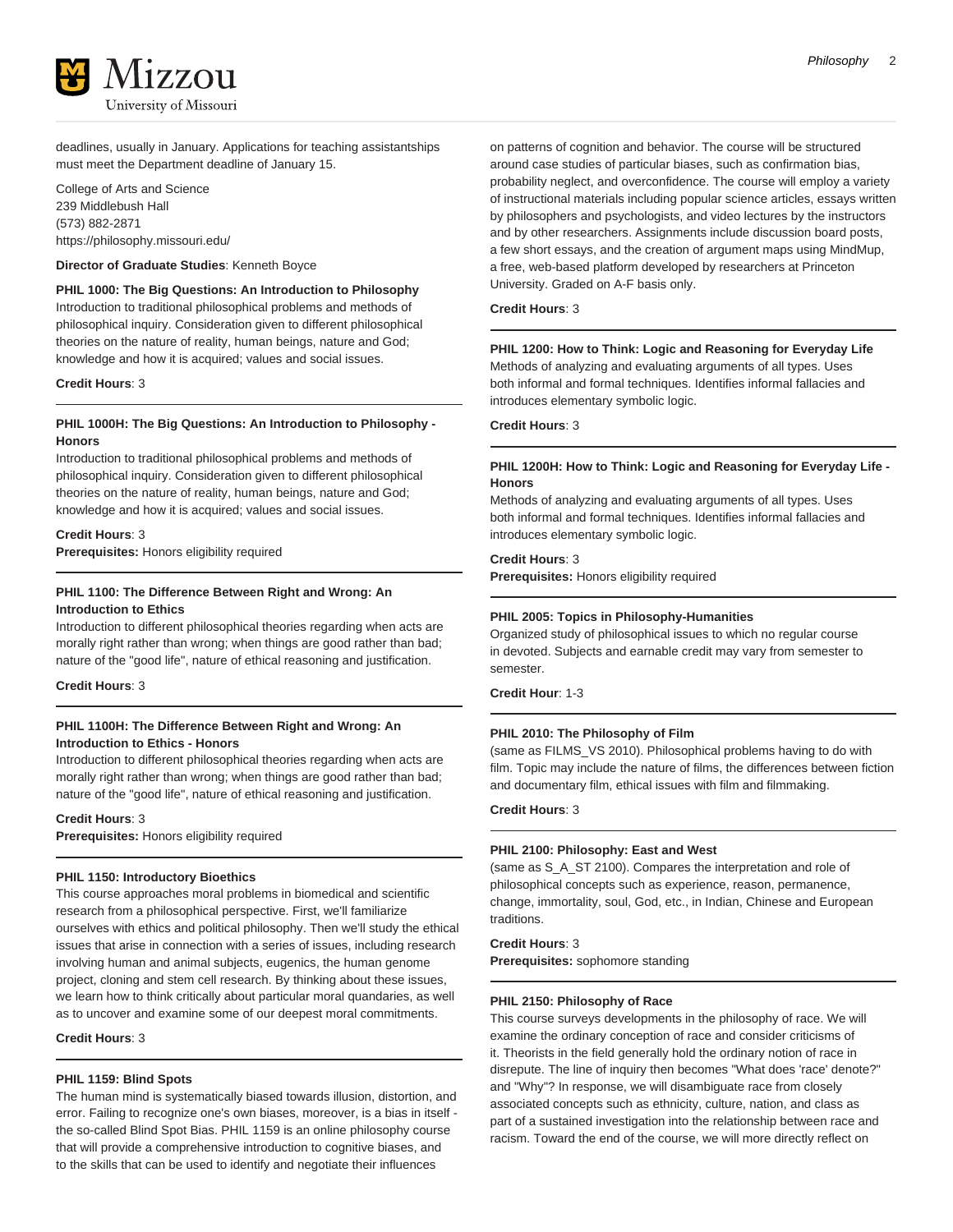

implications of the inequality that race seems to track with a focus on mass incarceration and reparations. Graded on A-F basis only.

#### **Credit Hours**: 3

**Recommended:** PHIL 1000, PHIL 1100, or PHIL 1200

#### **PHIL 2200: Philosophy and Intellectual Revolution**

Examines such revolutions as the Copernican, Darwinian, Marxian and Freudian. What are the new views? How is our place in the universe affected? What puzzles arise in replacing old by new views?

## **Credit Hours**: 3

**Prerequisites:** sophomore standing

#### **PHIL 2300: Philosophy and Human Nature**

Philosophical exploration and examination of theories of human nature with reference to relevant developments in such sciences as biology, psychology, and economics.

**Credit Hours**: 3

**Prerequisites:** sophomore standing

#### **PHIL 2350: The Meaning of Life**

Does life have meaning, or is it essentially meaningless, absurd? This course will examine some of answers philosophers have given to this and related questions.

#### **Credit Hours**: 3

### **PHIL 2400: Ethics and the Professions**

Examination of ethical issues confronted by members of different professions such as medicine, law, business, journalism and engineering.

#### **Credit Hours**: 3

**Prerequisites:** sophomore standing

#### **PHIL 2410: Philosophies of War and Peace**

(same as PEA\_ST 2410). Moral issues about the recourse to war by the nation and the individual's obligations to participate. The nature of peace, social and personal. Special attention to the Vietnam War and the nuclear age.

**Credit Hours**: 3

## **PHIL 2410W: Philosophies of War and Peace - Writing Intensive**

(same as PEA\_ST 2410W). Moral issues about the recourse to war by the nation and the individual's obligations to participate. The nature of peace, social and personal. Special attention to the Vietnam War and the nuclear age.

**Credit Hours**: 3

### **PHIL 2420: Ethical Issues in Business**

Major theories of moral obligation and justice and their application to business practices. Corporate responsibility, government regulation, investment and production, advertisement, the environment, preferential hiring, etc. through case studies, legal opinions and philosophical analysis.

**Credit Hours**: 3 **Prerequisites:** sophomore standing

#### **PHIL 2430: Contemporary Moral Issues**

Review of the major contemporary ethical theories and their contribution to the resolution of major social issues such as euthanasia, suicide, abortion, capital punishment, violence and war. Emphasis on nature, interests, and rights of persons. Graded on A-F basis only.

#### **Credit Hours**: 3

**Prerequisites:** sophomore standing

### **PHIL 2440: Medical Ethics**

Considers moral issues posed by developments in biological sciences and medical technology. Topics may include: genetic engineering, abortion and euthanasia, distribution of health care.

**Credit Hours**: 3

#### **PHIL 2500: Philosophy and Gender**

(same as WGST 2500). A critical examination of central ideas and themes in feminist philosophical thought. Topics may include: sex, marriage, parenthood, reproduction, body image, pornography, prostitution.

#### **Credit Hours**: 3

**Prerequisites:** sophomore standing

#### **PHIL 2500H: Philosophy and Gender - Honors**

A critical examination of central ideas and themes in feminist philosophical thought. Topics may include: sex, marriage, parenthood, reproduction, body image, pornography, prostitution.

#### **Credit Hours**: 3

**Prerequisites:** Honors eligibility required

#### **PHIL 2600: Rational Decisions**

Principles for making decisions in a rational way. Special attention to principles that use probabilities and utilities. Some discussion of decisions made in conjunction with other people, and decisions made for other people. Math Reasoning Proficiency Course.

#### **Credit Hours**: 3

**Prerequisites:** sophomore standing and grade of C or better in MATH 1050, MATH 1100, MATH 1160, MATH 1400, or MATH 1500

#### **PHIL 2700: Elementary Logic**

(same as LINGST 2700). Introduces a symbolic language for representing the structure of arguments. Presents precise rules for demonstrating the validity of arguments. Covers natural deduction for sentence and predicate logic. Develops skill in constructing derivations. Math Reasoning Proficiency Course.

#### **Credit Hours**: 3

**Prerequisites:** sophomore standing and grade of C or better in MATH 1050, MATH 1100, MATH 1160, MATH 1400, or MATH 1500

## **PHIL 2820: Minds, Brains, and Machines**

(same as PSYCH 2820 and LINGST 2820). Cognitive science is a many-splendored thing. It draws on a variety of disciplines, including psychology, neuroscience, computer science, linguistics, anthropology, and philosophy. The purpose of this course is to introduce the central questions of cognitive science, the conceptual and empirical tools used to investigate those questions, and some of the answers that have emerged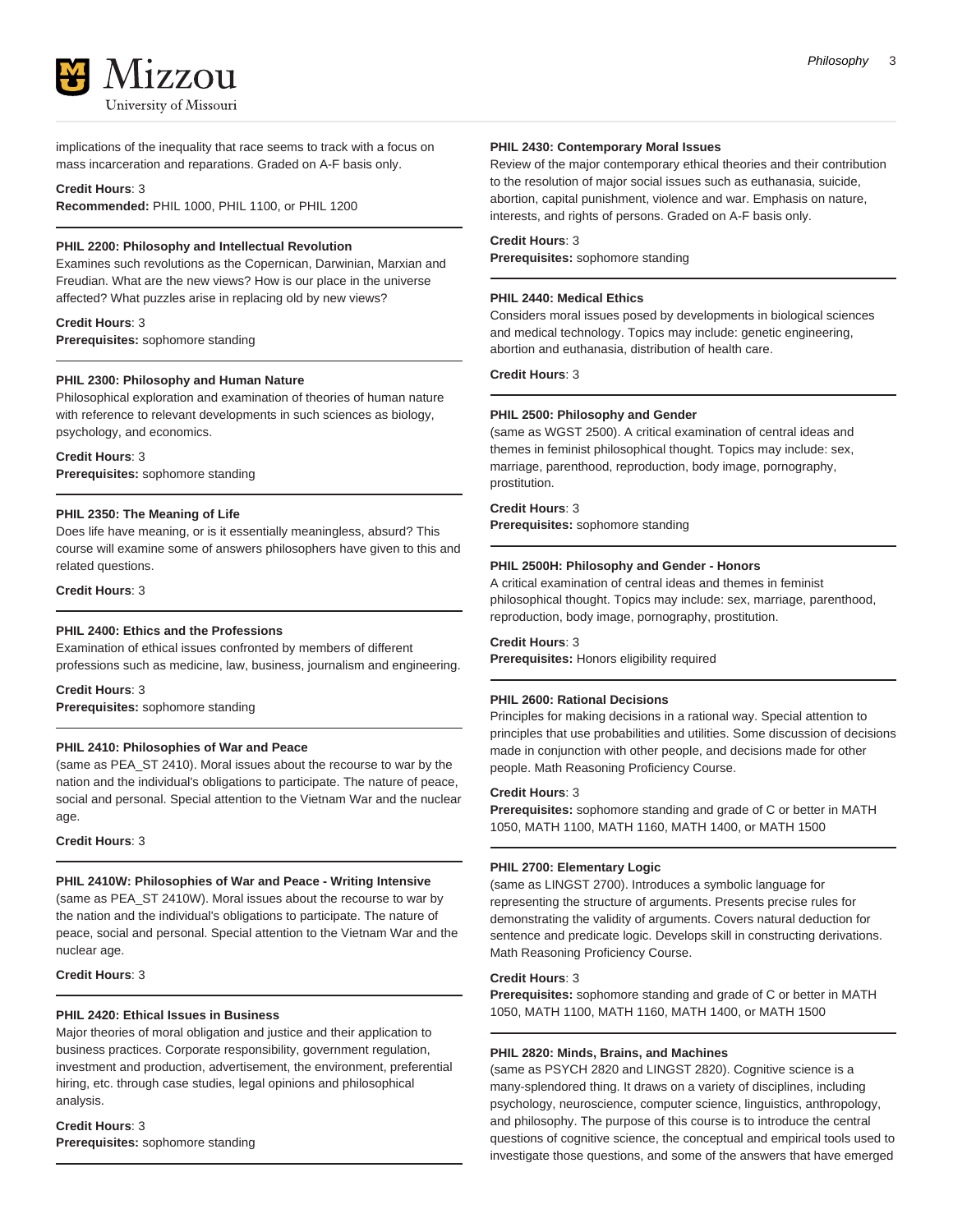

so far. After an initial overview of the foundations of the cognitivescientific enterprise as a whole, we will see what particular sectors of it have to say about mental capacities such as language, categorization, reasoning, social cognition, and consciousness.

#### **Credit Hours**: 3

**Prerequisites:** sophomore standing **Recommended:** PSYCH 1000

## **PHIL 2850: Minds and Morals: An Introduction to Moral Psychology**

Moral psychology is the interdisciplinary study of how we reason and act morally. This course is a systematic introduction to the field, drawing on research from both psychology and philosophy. Topics include competing theories of moral judgment, the situationist challenge to virtue ethics, and the role of deliberation in moral agency.

**Credit Hours**: 3 **Recommended:** PHIL 1100, PHIL 2820

#### **PHIL 2900: Environmental Ethics**

Environmental Ethics explores the ethical, ecological, and policy dimensions of a range of issues such as climate change, land and natural resource management, sustainability, animal rights, hunting and fishing, ecofeminism, property rights, and environmental justice. Graded on A-F basis only.

**Credit Hours**: 3 **Recommended:** PHIL 1100

#### **PHIL 2900H: Environmental Ethics - Honors**

Environmental Ethics explores the ethical, ecological, and policy dimensions of a range of issues such as climate change, land and natural resource management, sustainability, animal rights, hunting and fishing, ecofeminism, property rights, and environmental justice. Graded on A-F basis only.

#### **Credit Hours**: 3

**Prerequisites:** Honors eligibility required **Recommended:** PHIL 1100

## **PHIL 3000: Ancient Western Philosophy**

(same as AMS 3025). Philosophical thought on nature, knowledge, the gods, human life and society, from Thales to Augustine. Emphasis on Plato and Aristotle. The relevance of the ancients to contemporary life.

#### **Credit Hours**: 3

**Prerequisites:** sophomore standing **Recommended:** one course in Philosophy

#### **PHIL 3000W: Ancient Western Philosophy - Writing Intensive**

(same as AMS 3025). Philosophical thought on nature, knowledge, the gods, human life and society, from Thales to Augustine. Emphasis on Plato and Aristotle. The relevance of the ancients to contemporary life.

#### **Credit Hours**: 3

**Prerequisites:** sophomore standing **Recommended:** one course in Philosophy

#### **PHIL 3100: Medieval Philosophy**

Major thinkers from St. Augustine through 14th century Ockhamists.

**Credit Hours**: 3

**Prerequisites:** sophomore standing **Recommended:** one course in Philosophy

#### **PHIL 3200: Modern Philosophy**

Surveys critical and speculative thinking of modern period from Descartes to Kant in relation to scientific, religious and social movements.

#### **Credit Hours**: 3

**Prerequisites:** sophomore standing **Recommended:** one course in Philosophy

#### **PHIL 3200W: Modern Philosophy - Writing Intensive**

Surveys critical and speculative thinking of modern period from Descartes to Kant in relation to scientific, religious and social movements.

#### **Credit Hours**: 3

**Prerequisites:** sophomore standing **Recommended:** one course in Philosophy

#### **PHIL 3400: 19th Century Philosophy**

A careful and sympathetic study of some of the major thinkers of this period, notably Kierkegaard and Nietzsche.

## **Credit Hours**: 3

**Prerequisites:** sophomore standing **Recommended:** one course in Philosophy

### **PHIL 3500: Existentialism**

The nature of human existence, the meaning of life, the relation of the individual to nature, society, and any gods that may be, according to Kierkegaard, Nietzsche, Heidegger, Sartre, de Beauvoir, Camus and others. Students are encouraged to come to grips with the issues in relation to their own lives.

#### **Credit Hours**: 3

**Prerequisites:** sophomore standing **Recommended:** one course in Philosophy

#### **PHIL 3600: 20th Century Philosophy**

The course will be a survey of some of the notable philosophers/thinkers whose contributions have been made in the twentieth century.

#### **Credit Hours**: 3

**Prerequisites:** sophomore standing **Recommended:** one course in Philosophy

#### **PHIL 3700: Selected Modern Philosophers**

Advanced study of a particular philosopher or a number of philosophers from the same school in the modern period. May be taken twice for credit with permission of the department.

#### **Credit Hours**: 3

**Prerequisites:** sophomore standing **Recommended:** one course in Philosophy

## **PHIL 3800: Selected Contemporary Philosophers**

Advanced study of a particular contemporary philosopher or philosophers. May be taken twice for credit with permission of the department.

**Credit Hours**: 3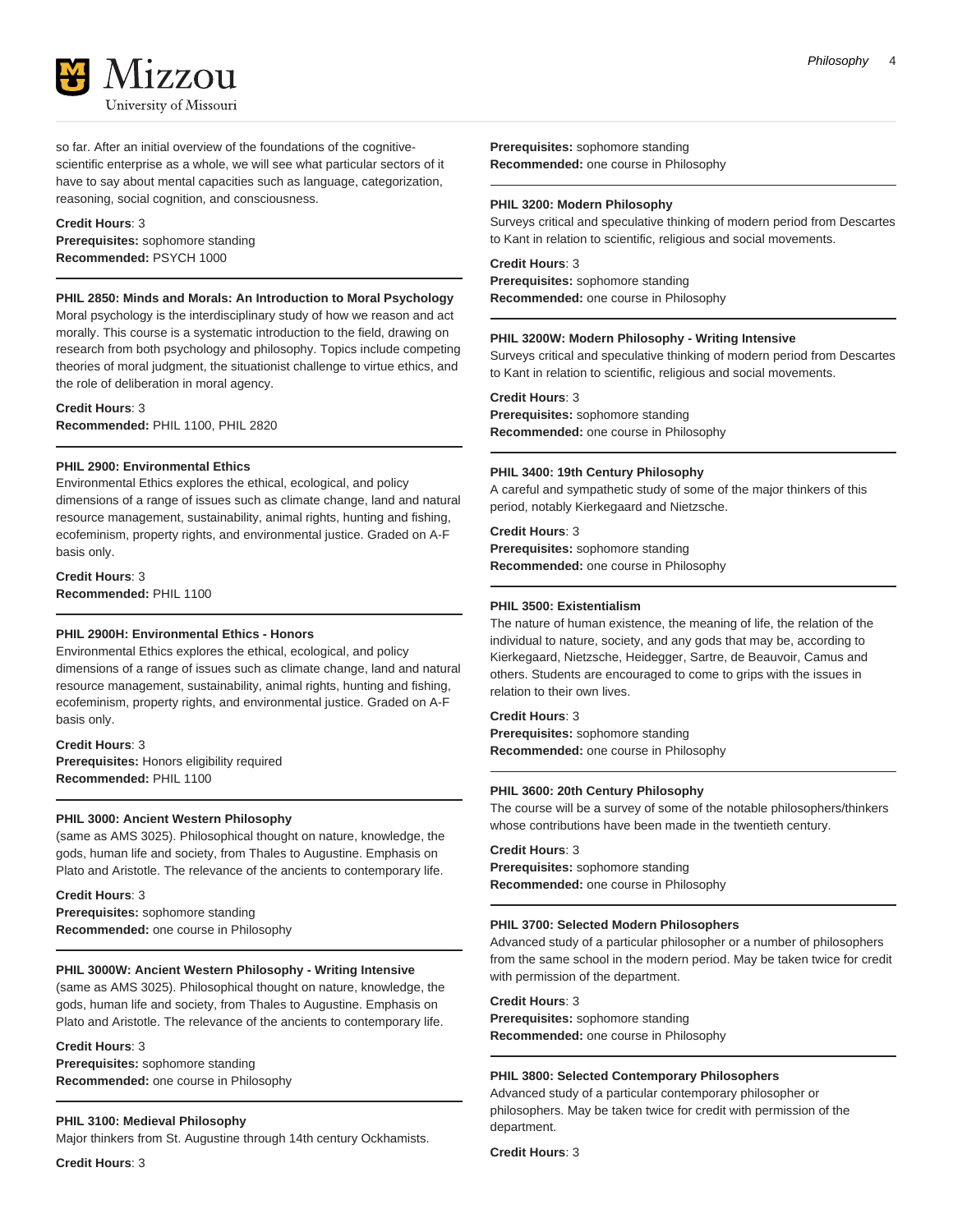

#### **Prerequisites:** sophomore standing **Recommended:** one course in Philosophy

## **PHIL 4001: Topics in Philosophy-General**

Organized study of selected topics. Subjects and earnable credit may vary from semester to semester.

### **Credit Hour**: 1-3

**Prerequisites:** sophomore standing and two courses in Philosophy, or instructor's consent; departmental consent for repetition

## **PHIL 4005: Topics in Philosophy-Humanities**

Organized study of selected topics. Subjects and earnable credit may vary from semester to semester. Departmental consent for repetition.

## **Credit Hour**: 1-3

**Prerequisites:** sophomore standing

**Recommended:** two courses in Philosophy, or instructor's consent

## **PHIL 4100: Philosophy of Language**

(same as LINGST 4100; cross-leveled with PHIL 7100, LINGST 7100). Examination of contemporary views of the relationship between language, minds, and the world.

#### **Credit Hours**: 3

**Prerequisites:** sophomore standing and PHIL 2700 **Recommended:** one other course in Philosophy

## **PHIL 4100W: Philosophy of Language - Writing Intensive**

(same as LINGST 4100; cross-leveled with PHIL 7100, LINGST 7100). Examination of contemporary views of the relationship between language, minds, and the world.

#### **Credit Hours**: 3

**Prerequisites:** sophomore standing and PHIL 2700 **Recommended:** one other course in Philosophy

## **PHIL 4110: Advanced Logic**

(same as LINGST 4110; cross-leveled with PHIL 7110, LINGST 7110). Presents the method of truth trees for sentence and predicate logic. Examines proofs concerning the decidability, soundness, and completeness of formal systems. Emphasizes the theory of formal systems. Math Reasoning Proficiency Course.

#### **Credit Hours**: 3

**Prerequisites:** sophomore standing and PHIL 2700

## **PHIL 4120: Selected Topics in Logic**

(cross-leveled with PHIL 7120). Possible topics include elementary set theory and modal logic, the logic of possibility and necessity.

## **Credit Hours**: 3

**Prerequisites:** sophomore standing and either PHIL 2700 or PHIL 4110

## **PHIL 4130: Probability and Induction**

(cross-leveled with PHIL 7130). This course studies probability, its various interpretations, and its basic principles. It identifies forms of reasoning that establish the probability of a conclusion. The methods of reasoning it treats are at the heart of science and practical affairs.

**Credit Hours**: 3

**Prerequisites:** sophomore standing and PHIL 2700

## **PHIL 4150: Formal Semantics**

(cross-leveled with PHIL 7150). The course provides a systematic introduction to the semantics of natural languages, using the tools of formal logic. Prerequisites: Sophomore standing and one of the following classes: PHIL 2700, PHIL 4110, or ENGLSH 4640.

#### **Credit Hours**: 3

## **PHIL 4200: Metaphysics**

Metaphysics studies what there is and how things are, most generally speaking. Topics may include realism versus nominalism, substance and attribute, facts, modality, identity and causality.

## **Credit Hours**: 3

**Prerequisites:** sophomore standing **Recommended:** Previous work in PHIL 1000, PHIL 3000 or PHIL 3200

## **PHIL 4200H: Metaphysics - Honors**

Metaphysics studies what there is and how things are, most generally speaking. Topics may include realism versus nominalism, substance and attribute, facts, modality, identity and causality. Prerequisites: Honors Eligibility required.

## **Credit Hours**: 3

**Prerequisites:** sophomore standing **Recommended:** Previous work in PHIL 1000, PHIL 3000 or PHIL 3200

## **PHIL 4210: Philosophy of Mind**

(cross-leveled with PHIL 7210). Considers theories and arguments in contemporary philosophy of mind, focusing on the nature of mental states, their relation to brain states and the plausibility of various materialist theories of the mind.

#### **Credit Hours**: 3

**Prerequisites:** sophomore standing **Recommended:** two Philosophy courses

## **PHIL 4210W: Philosophy of Mind - Writing Intensive**

(cross-leveled with PHIL 7210). Considers theories and arguments in contemporary philosophy of mind, focusing on the nature of mental states, their relation to brain states and the plausibility of various materialist theories of the mind.

## **Credit Hours**: 3

**Prerequisites:** sophomore standing **Recommended:** two Philosophy courses

#### **PHIL 4220: Philosophy of Religion**

(cross-leveled with PHIL 7220) . Considers basis for and nature of religious beliefs.

#### **Credit Hours**: 3

**Prerequisites:** sophomore standing **Recommended:** One course in Philosophy

## **PHIL 4220H: Philosophy of Religion - Honors**

(cross-leveled with PHIL 7220). Considers basis for and nature of religious beliefs.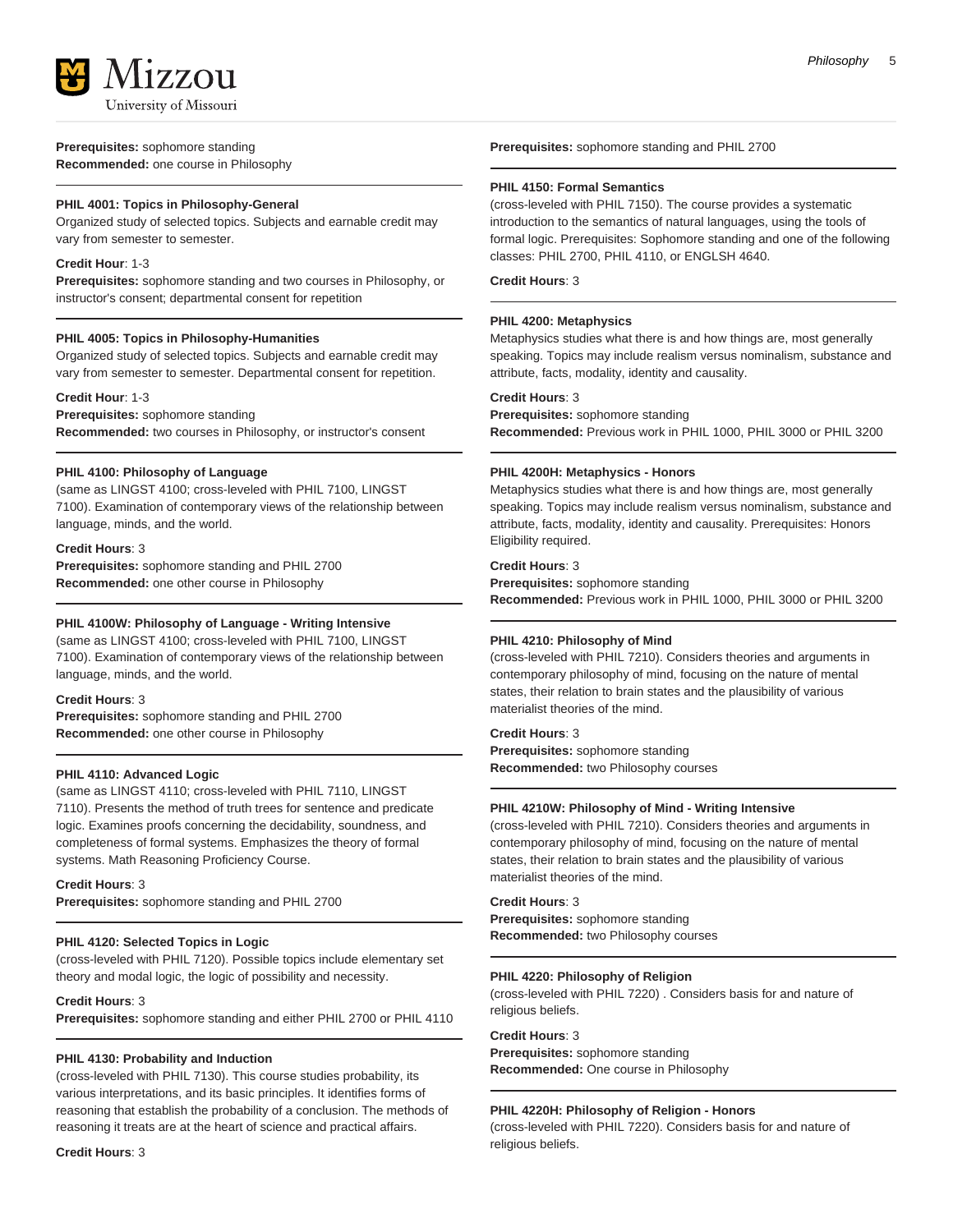

#### **Credit Hours**: 3

**Prerequisites:** sophomore standing; Honors eligibility required **Recommended:** One course in Philosophy

#### **PHIL 4220HW: Philosophy of Religion - Honors/Writing Intensive**

(cross-leveled with PHIL 7220). Considers basis for and nature of religious beliefs.

#### **Credit Hours**: 3

**Prerequisites:** sophomore standing; Honors eligibility required **Recommended:** One course in Philosophy

#### **PHIL 4220W: Philosophy of Religion - Writing Intensive**

(cross-leveled with PHIL 7220) . Considers basis for and nature of religious beliefs.

#### **Credit Hours**: 3

**Prerequisites:** sophomore standing **Recommended:** One course in Philosophy

#### **PHIL 4300: Epistemology**

(cross-leveled with PHIL 7300). An examination of contemporary philosophical theories concerning the nature, sources and limits of knowledge and justified belief.

#### **Credit Hours**: 3

**Prerequisites:** sophomore standing **Recommended:** Previous work in PHIL 1000, PHIL 3000, PHIL 3200

## **PHIL 4400: Philosophy of Science**

(cross-leveled with PHIL 7400). Why believe the scientific world-view? What, if anything, is the scientific method? Are today's theories really superior to past theories? Examines contemporary philosophical answers to such questions.

#### **Credit Hours**: 3

**Prerequisites:** sophomore standing **Recommended:** two courses in Philosophy

#### **PHIL 4400W: Philosophy of Science - Writing Intensive**

(cross-leveled with PHIL 7400). Why believe the scientific world-view? What, if anything, is the scientific method? Are today's theories really superior to past theories? Examines contemporary philosophical answers to such questions.

#### **Credit Hours**: 3

**Prerequisites:** sophomore standing **Recommended:** two courses in Philosophy

### **PHIL 4410: Philosophy of History**

(cross-leveled with PHIL 7210). Readings from classic and contemporary philosophers of history. Problems about nature and limits of historical knowledge; relation between history and other disciplines; the existence, nature, and kinds of historical laws.

#### **Credit Hours**: 3

**Prerequisites:** sophomore standing **Recommended:** two courses in Philosophy

#### **PHIL 4420: Philosophy of Biology**

A survey of philosophical problems arising from consideration of evolutionary theory and the biological sciences. Topics may include reductionism, sociobiology, biological laws, and epistemic problems relating to evolutionary theory.

### **Credit Hours**: 3 **Prerequisites:** sophomore standing **Recommended:** two courses in Philosophy

#### **PHIL 4500: Theories of Ethics**

(cross-leveled with PHIL 7500). Normative and meta-ethical theories. Topics may include the rationality and objectivity of morality, the meaning of moral language, the differences between deontological, utilitarian and virtue theories. Prerequisites: sophomore standing; at least six credits hours from the following: PHIL 1000, PHIL 1100, PHIL 1150, PHIL 1200, PHIL 2410, PHIL 2430, PHIL 2440, PHIL 2700, PHIL 2900, PHIL 3000 or PHIL 3200.

#### **Credit Hours**: 3

#### **PHIL 4500W: Theories of Ethics - Writing Intensive**

(cross-leveled with PHIL 7500). Normative and meta-ethical theories. Topics may include the rationality and objectivity of morality, the meaning of moral language, the differences between deontological, utilitarian and virtue theories. Prerequisites: sophomore standing; at least six credits hours from the following: PHIL 1000, PHIL 1100, PHIL 1150, PHIL 1200, PHIL 2410, PHIL 2430, PHIL 2440, PHIL 2700, PHIL 2900, PHIL 3000 or PHIL 3200.

#### **Credit Hours**: 3

#### **PHIL 4600: Political and Social Philosophy**

(same as PEA\_ST 4600; cross-leveled with PHIL 4210). Contemporary and/or historical theories of justice and the state. Utilitarianism, Liberalism, Libertarianism, Marxism, Communitarianism and Feminism may be among the views covered.

#### **Credit Hours**: 3

**Prerequisites:** sophomore standing **Recommended:** two courses in Philosophy

#### **PHIL 4610: Philosophy of Law**

(cross-leveled with PHIL 7610). What is law? Are there pre- or trans-legal rights? Is punishment justifiable? How can judicial decisions be justified? What are the relations between law and morality?

#### **Credit Hours**: 3

**Prerequisites:** sophomore standing **Recommended:** one course in Philosophy

#### **PHIL 4620: Marxism**

(cross-leveled with PHIL 7620). A philosophical examination of (a) the notion of critique as seen in Marx's early and middle writings, and (b) specific topics by such authors as Lenin, Lukacs and Plekhanov.

## **Credit Hours**: 3

**Prerequisites:** Sophomore standing **Recommended:** two courses in Philosophy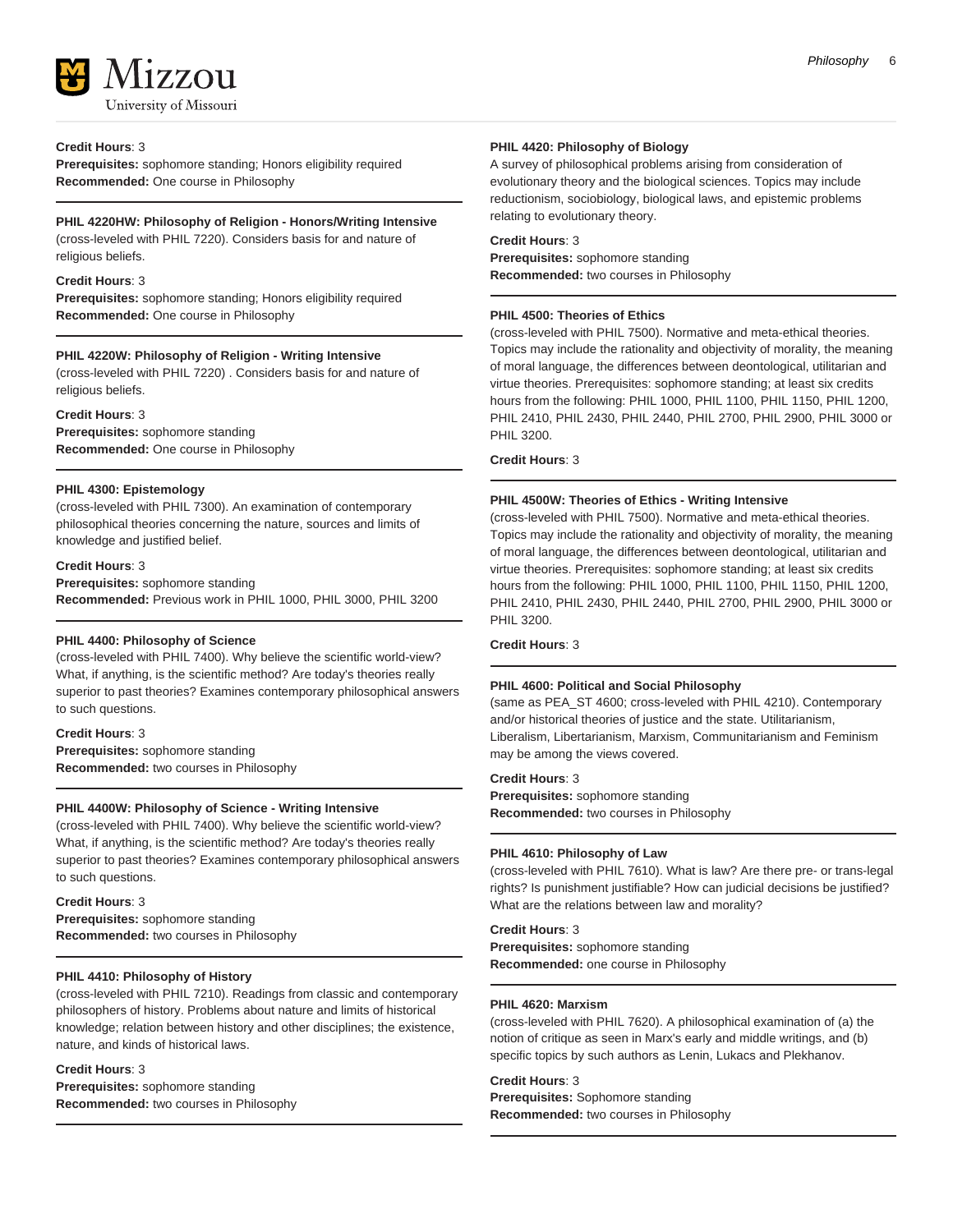

#### **PHIL 4700: Art, Beauty, and the Brain: An Introduction to Aesthetics**

(cross-leveled with PHIL 7700). An introduction to aesthetics focusing on issues in the philosophy and psychology of art. Topics include theories of aesthetic appreciation and interpretation, the objectivity of aesthetic judgment, the nature of beauty and the sublime, and the neural basis of aesthetic experience.

#### **Credit Hours**: 3

**Prerequisites:** sophomore standing

#### **PHIL 4700W: Art, Beauty, and the Brain: An Introduction to Aesthetics - Writing Intensive**

(cross-leveled with PHIL 7700). An introduction to aesthetics focusing on issues in the philosophy and psychology of art. Topics include theories of aesthetic appreciation and interpretation, the objectivity of aesthetic judgment, the nature of beauty and the sublime, and the neural basis of aesthetic experience..

#### **Credit Hours**: 3

**Prerequisites:** sophomore standing **Recommended:** one course in Philosophy

#### **PHIL 4800: Asian Philosophy**

(same as S\_A\_ST 4800; cross-leveled with PHIL 7800). This course traces the origins of Indian and Chinese philosophical world views. Included are the major ideas in Hindu, Jaina, and Buddhist thought in India, and Taoism and Confucianism in China. Emphasis is placed on the diverse, assimilative, and pragmatic nature of Indian thought and its impact on contemporary Asian philosophy.

#### **Credit Hours**: 3

**Prerequisites:** sophomore standing **Recommended:** one course in Philosophy

#### **PHIL 4810: Philosophy of India**

(same as S\_A\_ST 4810; cross-leveled with PHIL 7810). General development of Indian philosophy.

**Credit Hours**: 3 **Prerequisites:** sophomore standing **Recommended:** one course in Philosophy

#### **PHIL 4850: Special Readings in Philosophy**

Regular individual meetings with an instructor as part of studying a sequence of readings, comparable in difficulty and number to readings assigned in a regularly-offered 4000-level course. Only by special arrangement with an instructor.

**Credit Hour**: 1-3 **Prerequisites:** junior standing

#### **PHIL 4950: Senior Seminar in Philosophy**

A capstone course required of and only open to senior Philosophy majors. Course content will vary, depending on the professor teaching the course.

#### **Credit Hours**: 3

**Prerequisites:** senior Philosophy major

#### **PHIL 4950W: Senior Seminar in Philosophy - Writing Intensive**

A capstone course required of and only open to senior Philosophy majors. Course content will vary, depending on the professor teaching the course.

#### **Credit Hours**: 3

**Prerequisites:** senior Philosophy major

#### **PHIL 4998: Honors I in Philosophy**

Special work for Honors candidates.

## **Credit Hours**: 3

**Prerequisites:** junior standing

#### **PHIL 4999: Honors II in Philosophy**

Special work for Honors candidates.

## **Credit Hours**: 3

**Prerequisites:** junior standing

#### **PHIL 7100: Philosophy of Language**

(same as LINGST 7100; cross-leveled with PHIL 4100, LINGST 4100). Examination of contemporary views of the relationship between language, minds, and the world.

#### **Credit Hours**: 3

**Prerequisites:** PHIL 2700 or instructor's consent **Recommended:** Some work in PHIL 1000, PHIL 3000 or PHIL 3200

#### **PHIL 7110: Advanced Logic**

(same as LINGST 7110; cross-leveled with PHIL 4110, LINGST 4110). Presents the method of truth trees for sentence and predicate logic. Examines proofs concerning the decidability, soundness, and completeness of formal systems. Emphasizes the theory of formal systems.

#### **Credit Hours**: 3

#### **PHIL 7120: Selected Topics in Logic**

(cross-leveled with PHIL 4120). Possible topics include elementary set theory and modal logic, the logic of possibility and necessity.

## **Credit Hours**: 3

**Prerequisites:** PHIL 2700 or PHIL 7110

#### **PHIL 7130: Probability and Induction**

(cross-leveled with PHIL 4130). This course studies probability, its various interpretations, and its basic principles. It identifies forms of reasoning that establish the probability of a conclusion. The methods of reasoning it treats are at the heart of science and practical affairs. Prerequisites: PHIL 2700

#### **Credit Hours**: 3

#### **PHIL 7150: Formal Semantics**

(cross-leveled with PHIL 4150). The course provides a systematic introduction to the semantics of natural languages, using the tools of formal logic.

#### **Credit Hours**: 3

**Prerequisites:** Basic proficiency in first order logic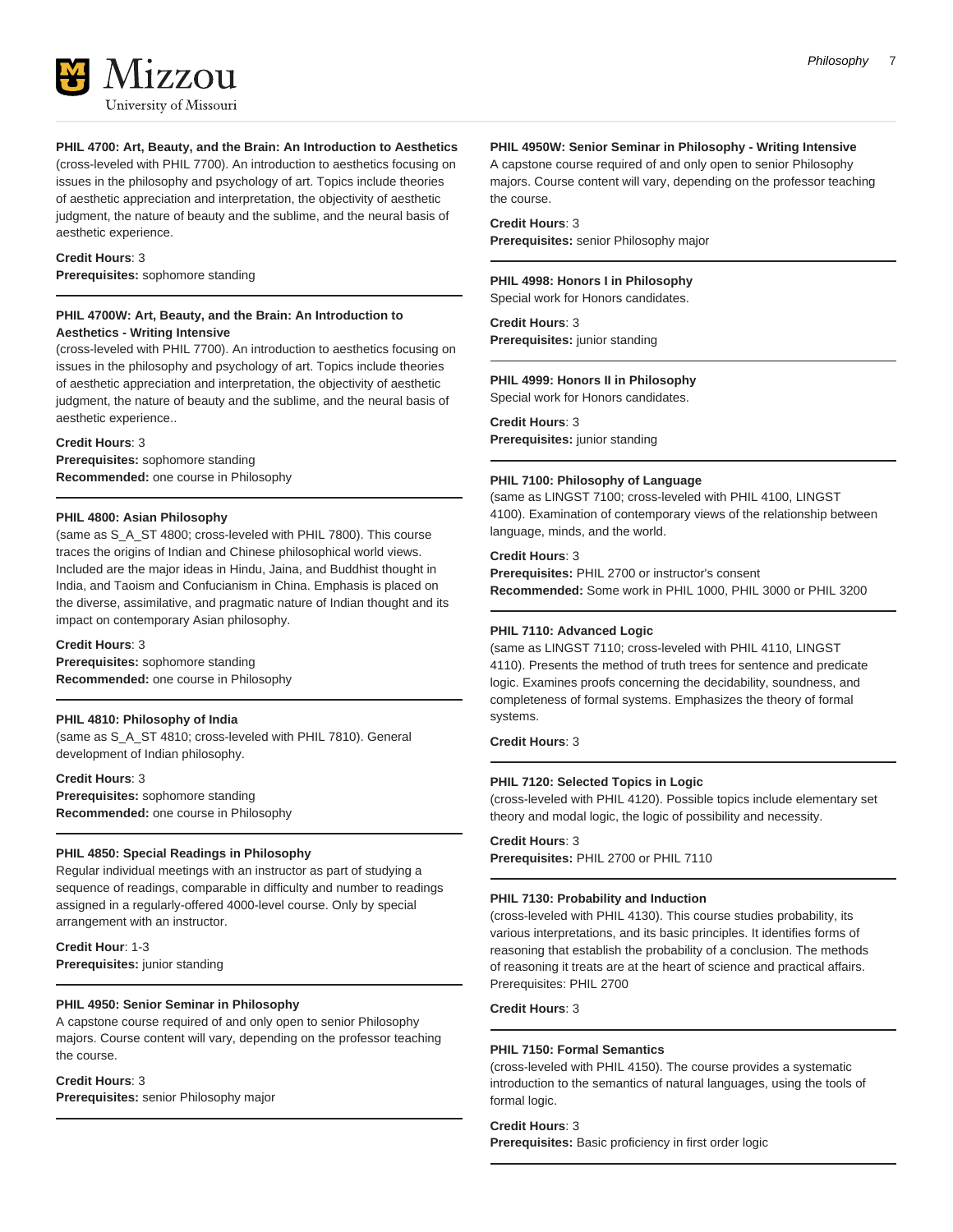17.7.011 University of Missouri

#### **PHIL 7210: Philosophy of Mind**

(cross-leveled with PHIL 4210). Considers theories and arguments in contemporary philosophy of mind, focusing on the nature of mental states, their relation to brain states and the plausibility of various materialist theories of the mind.

#### **Credit Hours**: 3

## **PHIL 7220: Philosophy of Religion**

(cross-leveled with PHIL 4220). Considers basis for and nature of religious beliefs. Philosophical approaches to religion, cultural implications of religion, psychoanalysis and religion, mysticism and myth.

#### **Credit Hours**: 3

#### **PHIL 7300: Epistemology**

(cross-leveled with PHIL 4300). An examination of contemporary philosophical theories concerning the nature, sources and limits of knowledge and justified belief.

**Credit Hours**: 3

**Recommended:** Previous work in PHIL 1000, PHIL 3000, or PHIL 3200

#### **PHIL 7400: Philosophy of Science**

(cross-leveled with PHIL 4400). Why believe the scientific world-view? What, if anything, is the scientific method? Are today's theories really superior to the past theories? Examines contemporary philosophical answers to such questions.

**Credit Hours**: 3

#### **PHIL 7410: Philosophy of History**

(cross-leveled with PHIL 4410). Readings from classic and contemporary philosophers of history. Problems about nature and limits of historical knowledge; relation between history and other disciplines; the existence, nature, and kinds of historical laws.

**Credit Hours**: 3

#### **PHIL 7500: Theories of Ethics**

(cross-leveled with PHIL 4500). Normative and meta-ethical theories. Topics may include the rationality and objectivity of morality, the meaning of moral language, the differences between deontological, utilitarian and virtue theories. Prerequisites: at least six credits hours from the following: PHIL 1000, PHIL 1100, PHIL 1150, PHIL 1200, PHIL 2410, PHIL 2430, PHIL 2440, PHIL 2700, PHIL 2900, PHIL 3000 or PHIL 3200.

#### **Credit Hours**: 3

#### **PHIL 7600: Political and Social Philosophy**

(cross-leveled with PHIL 4600, PEA\_ST 4600). Contemporary and/or historical theories of justice and the state. Utilitarianism, Liberalism, Libertarianism, Marxism, Communitarianism and Feminism may be among the views covered.

**Credit Hours**: 3

#### **PHIL 7610: Philosophy of Law**

(cross-leveled with PHIL 4610). What is law? Are there pre- or trans-legal rights? Is punishment justifiable? How can judicial decisions be justified? What are the relations between law and morality?

#### **Credit Hours**: 3

#### **PHIL 7620: Marxism**

(cross-leveled with PHIL 4620). A philosophical examination of (a) the notion of critique as seen in Marx's early and middle writings, and (b) specific topics by such authors as Lenin, Lukacs and Plekhanov.

## **Credit Hours**: 3

## **PHIL 7700: Art, Beauty, and the Brain: An Introduction to Aesthetics**

(cross-leveled with PHIL 4700). An introduction to aesthetics focusing on issues in the philosophy and psychology of art. Topics include theories of aesthetic appreciation and interpretation, the objectivity of aesthetic judgment, the nature of beauty and the sublime, and the neural basis of aesthetic experience.

#### **Credit Hours**: 3

#### **PHIL 7810: Philosophy of India**

(cross-leveled with PHIL 4810, S\_A\_ST 4810). General development of Indian philosophy.

#### **Credit Hours**: 3

#### **PHIL 7850: Special Readings in Philosophy**

Special Readings in Philosophy.

**Credit Hour**: 1-3

#### **PHIL 8090: Research in Philosophy**

Research not leading to thesis. Graded S/U only.

**Credit Hour**: 1-99

#### **PHIL 8100: Protoseminar in Philosophy**

Introduction to graduate level work in philosophy. Required of all students entering the program, in the first year. An intensive workshop focused on skills rather than any particular philosophical content.

## **Credit Hours**: 3

**Prerequisites:** restricted to first year graduate students

#### **PHIL 8210: Teaching of Philosophy I**

Seminar meetings on course design, teaching methods, the evaluation of teaching, grading, instructor obligations, and teaching aids. Some individualized instruction, including help preparing for and assessing the effectiveness of practice teaching.

## **Credit Hour**: 1

**Prerequisites:** graduate philosophy students

#### **PHIL 8300: Dissertation Seminar**

The course will address writing and time management for Ph.D. students writing a dissertation. Also discussed will be preparation for the academic job market in philosophy, especially the development of an application dossier. Graded on S/U basis only.

#### **Credit Hour**: 1

**Prerequisites:** Philosophy Ph.D. student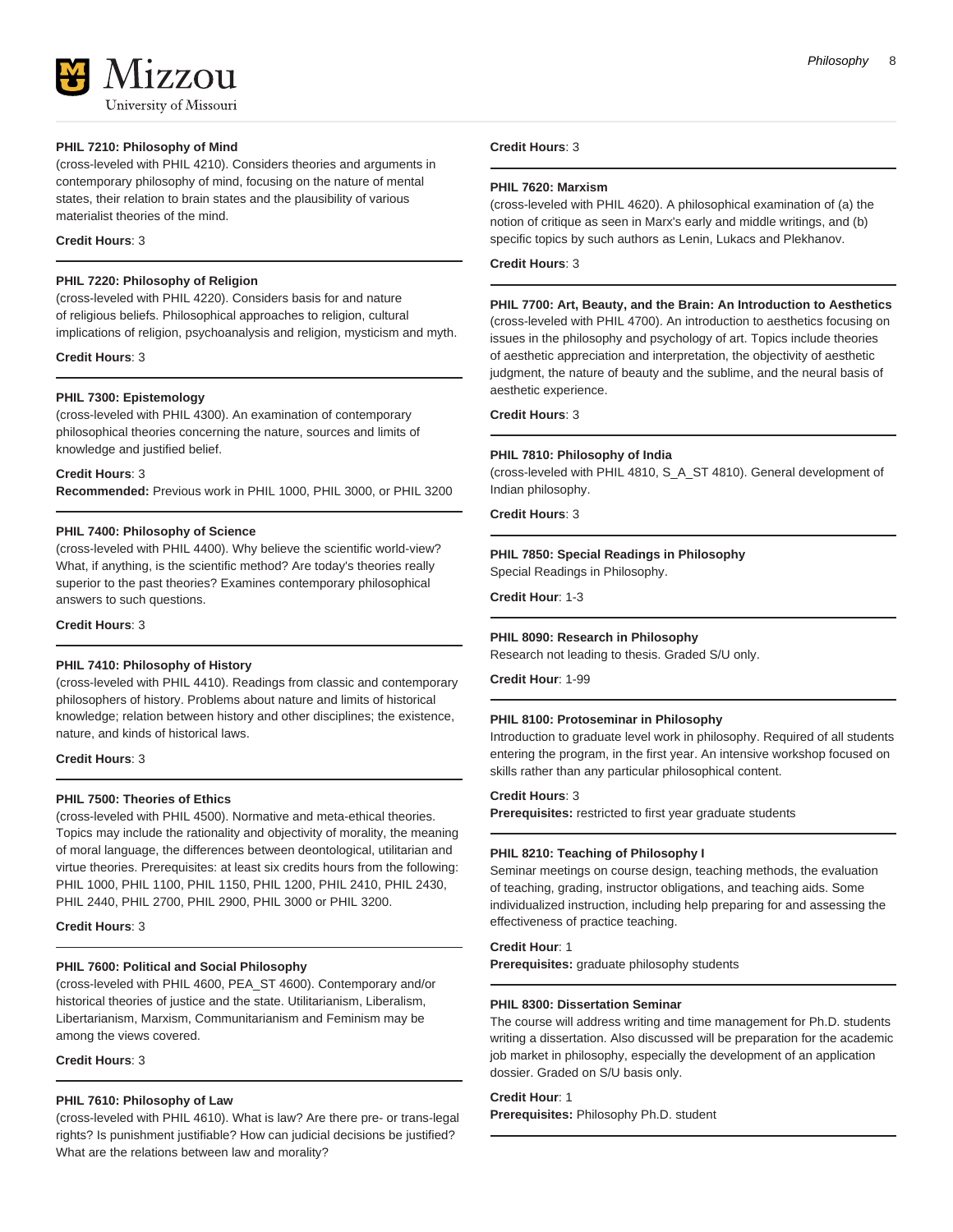University of Missouri

17.7.011

### **PHIL 8510: Metaphysics: A Survey**

A graduate-level survey of central issues in metaphysics. May be repeated up to 6 hours of credit.

### **Credit Hours**: 3

#### **PHIL 8520: Philosophy of Mind: A Survey**

A graduate-level survey of central issues in the philosophy of mind.

**Credit Hours**: 3

## **PHIL 8530: Epistemology: A Survey**

A graduate-level survey of central issues is epistemology.

**Credit Hours**: 3

## **PHIL 8540: Philosophy of Language: A Survey**

A graduate-level survey of central issues in philosophy of language.

## **Credit Hours**: 3

#### **PHIL 9001: Topics in Philosophy**

Organized study of selected topics. Need departmental consent for repetition.

**Credit Hour**: 1-99 **Prerequisites:** instructor's consent

### **PHIL 9030: Topics in Modern Philosophy: 17th-19th Centuries**

Interpretation and evaluation of philosophical debates from the 17th to the 19th centuries. These will be addressed in relation to their historical context and current philosophical problems.

**Credit Hours**: 3 **Prerequisites:** Graduate Philosophy Student

## **PHIL 9050: Plato**

Advanced studies in Plato; emphasis on recent scholarship.

**Credit Hours**: 3 **Prerequisites:** graduate Philosophy student

#### **PHIL 9060: Aristotle**

Advanced studies in Aristotle; emphasis on recent scholarship.

**Credit Hours**: 3 **Prerequisites:** graduate Philosophy student

#### **PHIL 9090: Research in Philosophy**

Work toward preparation of thesis or dissertation. Graded on a S/U basis only.

**Credit Hour**: 1-99 **Prerequisites:** graduate Philosophy students

## **PHIL 9110: The Rationalists**

Interpretation and evaluation of major works of Descartes, Leibniz, and/ or Spinoza in relation to their historical context and current philosophical problems.

**Credit Hours**: 3 **Prerequisites:** graduate Philosophy student

#### **PHIL 9120: The Empiricists**

Epistemological and metaphysical doctrines of Locke, Berkeley and Hume.

## **Credit Hours**: 3

**Prerequisites:** graduate Philosophy student

#### **PHIL 9130: Kant**

Critique of Pure Reason: historical context, meaning and cohesion of its claims, critical assessment of them.

#### **Credit Hours**: 3

**Prerequisites:** graduate Philosophy student

#### **PHIL 9240: Russell and Wittgenstein**

Each initially defends, but then rejects logical atomism. Metaphysical and epistemological themes of such intellectual phases and shifts of one or both philosophers.

### **Credit Hours**: 3

**Prerequisites:** graduate Philosophy student

### **PHIL 9320: Social and Political Philosophy**

Topics of current interest in social and political philosophy. generally one of the following: social contract theory, utiltarianism, voting procedures, or convention.

#### **Credit Hours**: 3

**Prerequisites:** PHIL 4600 or instructor's consent and graduate Philosophy student

#### **PHIL 9350: History of Eastern Ethics**

Historical survey of major eastern ethical theories. Explores broad range of ethical theories developed in Asia: Hindu and Buddhist in India; Toaism and Confucianism in China; and Zen in Japan.

#### **Credit Hours**: 3

**Prerequisites:** graduate Philosophy student

#### **PHIL 9510: Decision Theory**

Principles for making rational decisions, including principles of expected utility theory, game theory, and social choice theory. A survey of basic ideas and an introduction to selected research topics.

### **Credit Hours**: 3

**Prerequisites:** PHIL 4110; graduate Philosophy student

#### **PHIL 9520: Ethical Theory**

Contemporary theories of the right and the good. Metaethical topics such as moral language, reasoning, and justification.

#### **Credit Hours**: 3

**Prerequisites:** graduate Philosophy student

#### **PHIL 9610: Metaphysics**

Theories of the categories and structures of reality, e.g., appearance and reality, causality, space and time, God, Nature, the human being.

#### **Credit Hours**: 3

**Prerequisites:** graduate Philosophy student